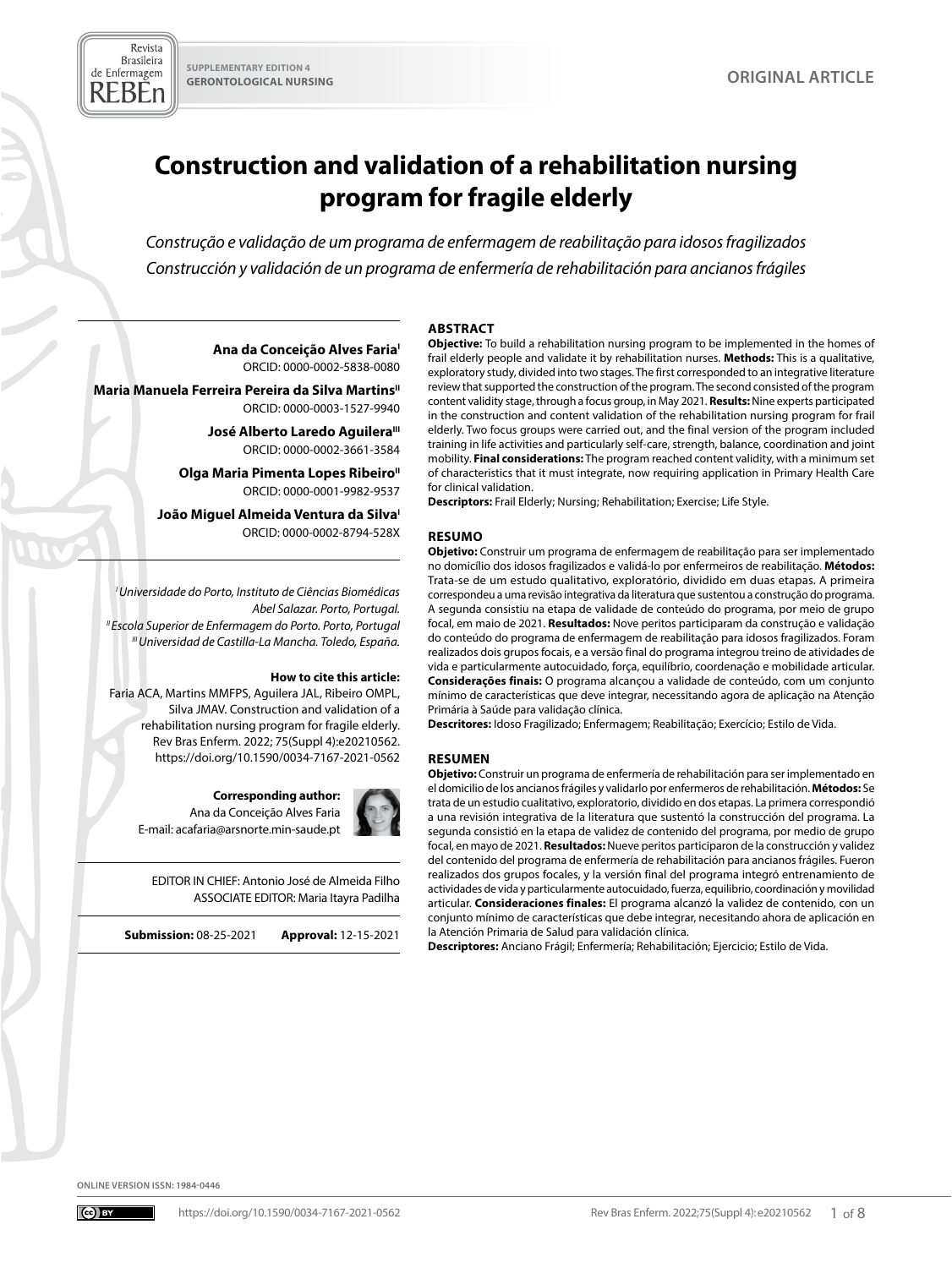# **INTRODUCTION**

Studies estimate that the population over 60 will double globally between 2015 and 2050. The estimate is that in 2080, in Portugal (the sixth oldest country in the world), people over the age of 80 represent 16.1% of the population, causing significant challenges for health and social policies(1-2).

Over the last decades, Portugal has seen the average life expectancy of its population increase. However, most of the extra years of life that the elderly live are disabled. In addition, a sedentary lifestyle, as well as the higher prevalence of chronic and degenerative diseases, continue to be the main risk factors for the loss of years of a healthy life, thus putting the elderly in situations of physical, psychological, and social fragility $(1-2)$ .

The elderly living in the community are prone to develop frailty<sup>(3)</sup>. It can be defined as a clinically recognizable state of greater vulnerability, resulting from the loss of functional reserve and changes in functions and multiple physiological mechanisms that compromise the ability to face daily or acute stressors, causing a high risk of fall, functional decline, hospitalization, and death<sup>(4)</sup>.

Frailty has been a subject of study for several decades, being a priority in public health due to its high prevalence and consequences(5-6). There is consensus on the importance of prevention and minimization of its effects for the elderly to remain autonomous as long as possible and with minimal restrictions on functionality in their home, their comfort zone, because poor health is not an inevitable consequence of aging $(7)$ .

According to evidence, frailty is a potentially modifiable dynamic process, and the application of specific health interventions and strategies focusing on symptoms can prevent, postpone or even reverse the phenomenon of frailty<sup>(8)</sup>. For this, health professionals, namely primary health care (PHC), may prescribe and implement rehabilitation programs that integrate non-pharmacological interventions for the frail elderly, delaying the consequences of frailty experienced with aging<sup>(9-10)</sup>.

Studies highly recommend multicomponent exercise and gerontogeriatric rehabilitation for frailty in the elderly, especially during the pre-frail phase(8,10-12). However, through a review of the literature, it was found that there are few individualized rehabilitation programs developed in the community, especially in the home context with the elderly in situations of frailty, making it difficult to access and adhere to these programs<sup>(13)</sup>. Despite this, few studies show that interventions such as home visits and supervised home physical exercise in frail elderly improve functional capacity and decrease the number of falls(14-16). Most of the existing studies are promoted in groups through the practice of physical activity or cognitive stimulation and, individually, focus on disease management processes and functional readaptation<sup>(8,10-12)</sup>.

The "Regulation of the competencies of the nurse specialist in Rehabilitation Nursing – Portugal (2019)," affirms that nurses specialists in rehabilitation have a fundamental role in early diagnosis of the health needs of the elderly, in designing and developing plans and programs that maximize their functional capacity, personal development, and social participation, and also in preventing complications arising from aging, as well as in cooperating with community structures to promote the inclusion of people in situations of fragility<sup>(17)</sup>. In PHC, nurses have a primary role in the implementation of health promotion programs, enabling the adoption of healthy lifestyles and preventing complications aiming to enhance the health conditions of the population $(7,17)$ .

To that end, in the light of the aforementioned studies, it is essential to validate the potential effects of gerontogeriatric rehabilitation in a home context. If this intervention is effective in preventing the progression of frailty, as well as in maintaining autonomy and functional independence, there can be a significant improvement in the quality of life of the elderly at home, as the maintenance of self-care capacity is essential for the well-being of this population $(18)$ .

Therefore, the study considered relevant the construction and validation of a rehabilitation nursing program to be applied in the homes of frail elderly. It followed the guidelines of the Medical Research Council for the development of complex interventions<sup>(19)</sup>. There was a literature review and expert consultation of the area to bring the components of the program to be prescribed closer to the reality of nursing care practice.

# **OBJECTIVE**

To build a rehabilitation nursing program to be implemented in the home of the frail elderly and validate it by rehabilitation nurses.

# **METHODS**

## **Ethical aspects**

This study is part of the larger research project entitled "Frail elderly at home: sensitive gains in rehabilitation nursing care," and has approval from the Ethics Committee of the Regional Health Administration of the North, nº 24 2020, following all ethical precepts. All participants consented to participate in the study and voluntarily signed the Informed Consent. Anonymity and confidentiality were guaranteed, and participants were informed that they could leave the investigation at any time without prejudice.

## **Theoretical-methodological framework**

Concerning the objectives of the study, it followed Craig's et al. guidelines (2008)<sup>(19)</sup> as well as Krueger and Casey's assumptions (2014) for the realization of the focus group<sup>(20)</sup>. With this technique, the study conducted group interviews in two sessions, with discussion and debate of ideas.

## **Type of study**

A qualitative, exploratory study of the construct and content validation type of components of a rehabilitation nursing program. It was subdivided into two phases: construction of the rehabilitation nursing program, supported by literature review, and validation of the program content by experts using the focus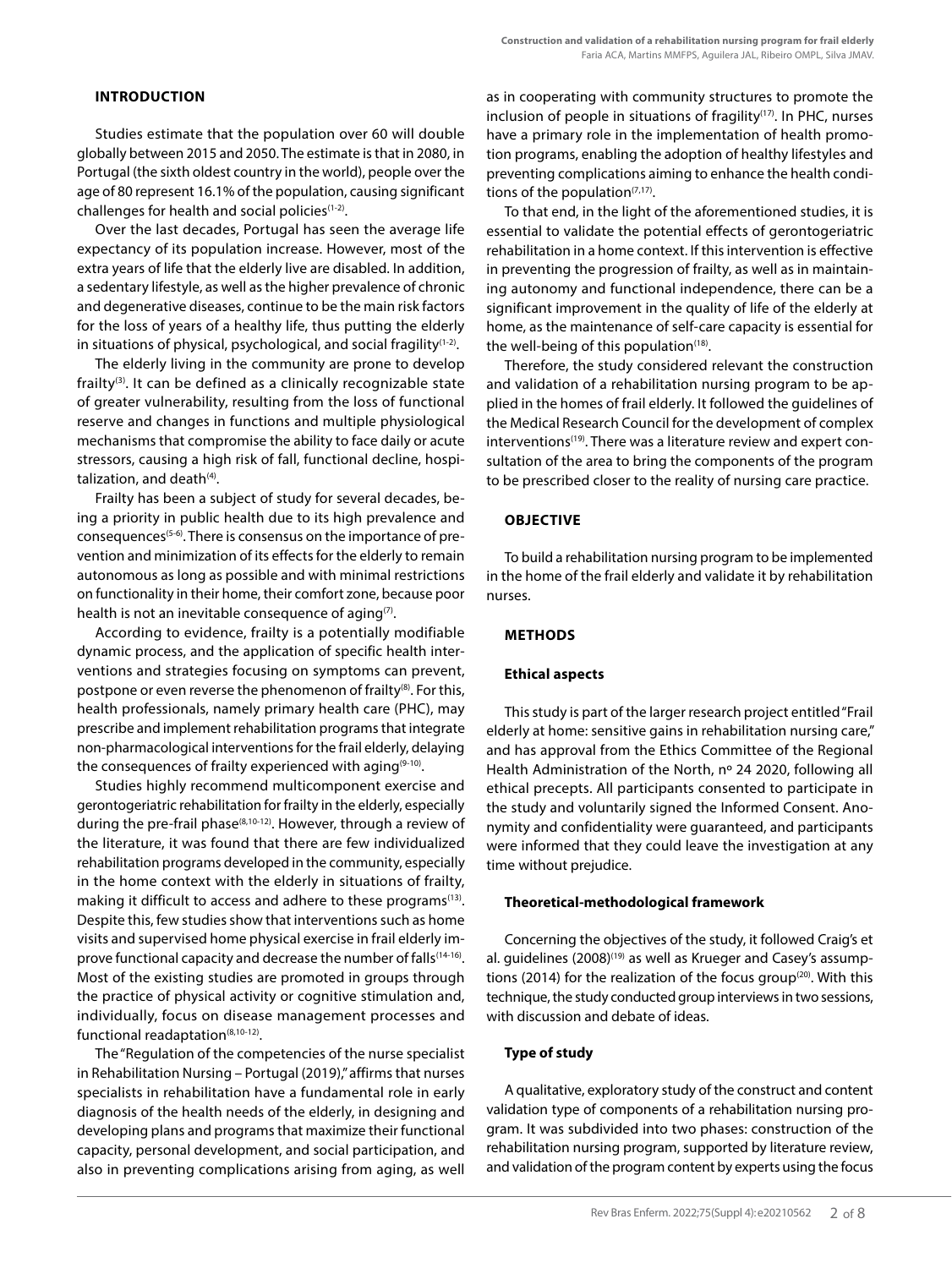group technique. This research was conducted and structured based on the consolidation criteria for qualitative research reports (COREQ)<sup>(21)</sup>.

# **Methodological procedures**

# *Study setting*

The present study was conducted in a video conferencing scenario due to the COVID-19 pandemic.

# *Data source*

Initially, the research conducted a literature review to identify the most effective rehabilitation nursing interventions in preventing the progression of the frailty of elderly residents at home. After reviewing the literature and identifying the essential components, the study built a rehabilitation nursing program to be implemented in the home of the frail elderly, and it was presented and discussed in two focus groups with the participation of nine experts. In Focus Group 1, the study explored the contents of the program, and in Focus Group 2, it validated the relevance of maintaining, modifying, and/or adding the contents already explored in the first phase. The content discussed was recorded for later analysis. In addition to the validation of content in the focus groups, it was possible to know the limitations or difficulties in the implementation of the program and analyze different perspectives through the expert reports, as some authors argue $(20)$ .

The study used non-probabilistic enrichment to select the experts who participated in the focus group. The inclusion criteria used to define the participants of this stage were: to be a nurse for at least ten years; be the holder of the title of nurse specialist in rehabilitation nursing; to exercise professional activity as a specialist for at least five years, and to exercise professional activity with the elderly in the community for at least two years.

## *Collection and organization of data*

The data was collected through video conference in two group sessions of 120 minutes (totaling 240 minutes) in May 2021. Each of the focus groups had: the principal investigator (master's in nursing, with thirteen years of professional experience, and three years of professional work in the community with the elderly), who conducted the group, and the research assistant (Ph.D. in nursing science), a specialist in the field of nursing and rehabilitation, with forty-two years of professional experience and extensive professional practice with the elderly, who made the recording, observation, and registered the pertinent information, as well as the dynamics of the group, so that, to analyze the data.

The recruitment of participants took place in three moments. In the first, which took place four weeks before the meeting, the study invited the professionals to participate via email. After the acceptance, participants received the information on the essential aspects (framework, objectives, and purpose) of the research, informed consent, and a questionnaire for professional characterization. The second moment (confirmation) took place two weeks before the meeting of the focus group when participants were asked to confirm their attendance. Finally, the third moment (validation of participation) occurred the week before the meeting, in which the participants were contacted via e-mail to validate their attendance. Of the 14 invitations, 9 participants accepted and were present until the end of the meeting, and the remaining 5 claimed personal reasons for the impossibility of participating. There was no presence of other parties, apart from the principal investigator, assistant investigator, and participants.

Before the start of the discussion, all participants received given a guiding script for the session. The data collection tool included questions concerning the characterization of the experts and an evaluation tool of the program consisting of objective questions. The questions presented were organized according to four topics: I) inclusion and exclusion criteria in the rehabilitation nursing program; II) objectives of the rehabilitation nursing program; III) content of the rehabilitation nursing program; IV) operationalization of the rehabilitation nursing program. The questions asked to the experts aimed to identify the key elements to consider in a rehabilitation nursing program to prevent the progression of the frailty of elderly residents at home.

To assess the agreement concerning the contents proposed in the program, the experts answered "agree" or "disagree", and at the end of each category there was a space for suggestions related to removal, addition or modifications. Previously, the questions had been submitted to a pre-test, having been applied to three elements external to the research team, with the same characteristics as the experts, to realize their applicability and the need for reformulation.

Before the focus group meeting, there was no relationship between the participants.

# *Data analysis*

For the analysis of the content of the program, the study proceeded to decode, interpret and analyze the data using Bardin's discourse data analysis technique<sup>(22)</sup>. Thus, the first component consisted of the full transcript of the session recording, which was supplemented with small notes collected by the researchers during the sessions. Software for qualitative data analysis, the Qualitative Research and Solutions (Atlas.ti) assisted the organization and coding of the data, and the expert reports were identified by the letter P, followed by a number representing the order in which the information was collected.

The experts calculated and agreed on the degree of relevance of the interventions and their inclusion/maintenance in the program regarding the theme. The content selected for the program achieved greater than 80% agreement, with positive feedback from the experts on the findings, resulting in simultaneous data saturation.

# **RESULTS**

The nine participants in the focus group had an average age of 40.44 years, most of them had a master's degree (67%),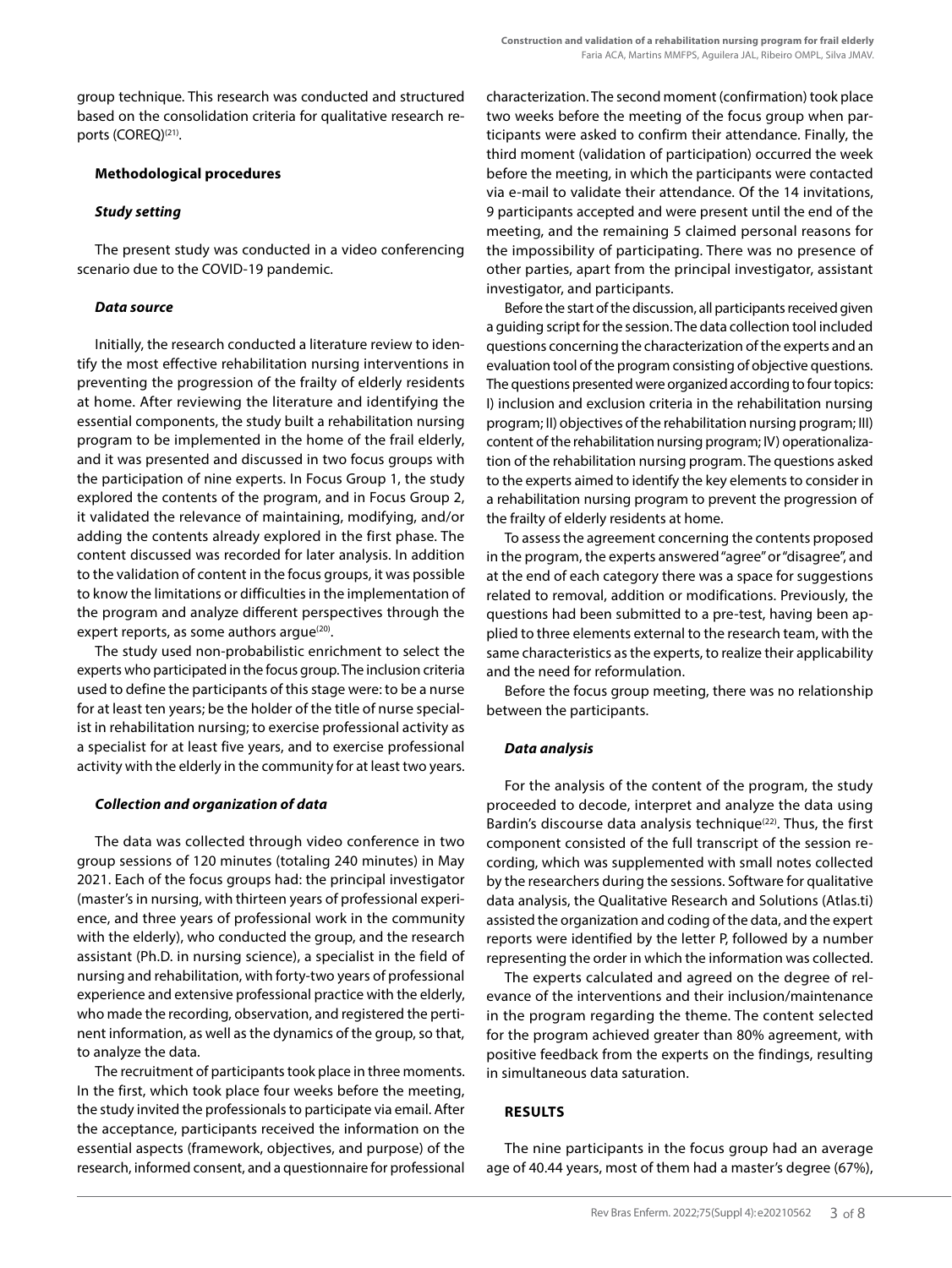were male (55.6%), and exercised their professional activity as specialist nurses in rehabilitation nursing in the community (100%). The average professional exercise time was 17.89 years, and as a specialist, it was 9.44; and in the community, 7.89 years.

The first questions of the focus group concentrated on the content of the program and the importance of balance, strength, and joint mobility training was agreed.

However, the participants emphasized that postural awareness strategies and safety precautions should be taught at the beginning of the program.

> [...] *it is important to teach care for the prevention of falls, as well as correct incorrect postures, if possible, in front of a mirror.* (P1)

They also highlighted the importance of respiratory pattern training, as well as effective energy management without advancing to fatigue or cardiorespiratory decompensation processes.

> *Respiratory awareness and energy conservation techniques should be taught before the start of the program.* (P2)

It was unanimous that, in addition to preventing the progression of frailty, the program should, above all, enhance the ability of the elderly to be autonomous in life activities. To that end, they reinforced that the balance training, coordination, and strength is essential not only for the advanced activities of daily life but also for the instrumental and basic activities of daily life.

> [Even before] *lifting, which is a complex exercise that requires a lot of training, and gait, muscle strengthening exercises of the anterior and posterior chain should be performed, as well as balance training... the bearings, the load on the elbow, and the bridge are very important.* (P3)

Regarding the teaching and training for joint mobilization, it was evident that daily tasks such as self-care, feeding, hygiene, dressing, and getting ready are paramount, in which reach, grip, and fine motor skills are necessary.

It is also true that mobilization prevents joint stiffness, which, according to experts, should be carried out.

> [...] following the joint chains, it is important to mobilize the *head and neck, shoulders, elbows, forearms, wrists, fingers, knees, feet, toes and trunk, in the position of sitting and standing.* (P4)

In the daily routines of the elderly, strategies promoting selfcare should be instructed and trained.

> *For example, the elevation of the trunk with a load on the elbow and sitting balance training should be trained for sitting.* (P5)

## For safe walking, it must be trained

[…] *flexion of the hip and knee, rotation and pelvic inclination, and then walking* [with or without walking aid] *on a stable surface inside the house and, subsequently, overcoming obstacles on the floor, on unstable surfaces outside the house, such as Portuguese style/stone pavement. Initially for a few meters, and after achieving this goal, for a greater distance.* (P6)

Among the most debated strategies, the negotiation and definition of goals and objectives, i.e.:

> [...] *leave a mark on the ground for the person to realize how far he has managed*. (P7)

The importance of nursing interventions focusing on the awareness and involvement of the elderly, as well as the attribution of meaning to these habits that promote functionality, was intensified because this is the only way for the elderly to maintain exercise habits with a focus on independence in self-care.

The study found the importance to realize the change relative to sedentary habits, often due to the fear of falling. For this, it is necessary to demonstrate that, even with difficulties, it is possible to move and that any activity or movement is essential for the health of the elderly. Support strategies are fundamental to the motivation and continuity of adherence to the program.

It also reinforced the idea that,

[…] *although there may be a standard program, interventions must be individualized and adapted to the needs and preferences of frail elderly*. (P8)

Among the strategies to be used, there was the dialogue to include the family caregiver/significant person as a crucial part in the process, not only as a motivating element of the family member but also as one who cares for the safety of the elderly person.

As regards the opinion of the experts on the operationalization of the program, they mentioned that the program should have a frequency of at least two days a week and that, as its development, the intensity and time of each session should be increased to a maximum of 60 minutes. Support materials should also be introduced progressively, increasing the load according to evolution; and the selection of these materials should be according to the preferences and individuality of the elderly.

Regarding the inclusion criteria, participants considered that this program should include the elderly in a situation of mild to moderate frailty, thus slowing the condition of dependence.

Regarding the development of the rehabilitation program in question, it was unanimous among the participants that this would make a significant contribution to clinical practice since

> [...] *there are few structured rehabilitation programs in the community for the elderly in situations of frailty, especially at home.* (P9)

The fact that the program is implemented in the elderly's home would be an advantage because there would be no traveling for its execution.

Following expert consensus, after the focus groups*,* changes were made to the first version of the Rehabilitation Nursing Program, which are explained in Figure 1.

In conclusion, from the meeting of the focus group, six categories related to the program emerged: inclusion criteria; objectives and purpose; content; adhesion strategies; operationalization/organization (frequency, intensity, time, type of exercise), and dynamics of the progressive implementation of the program.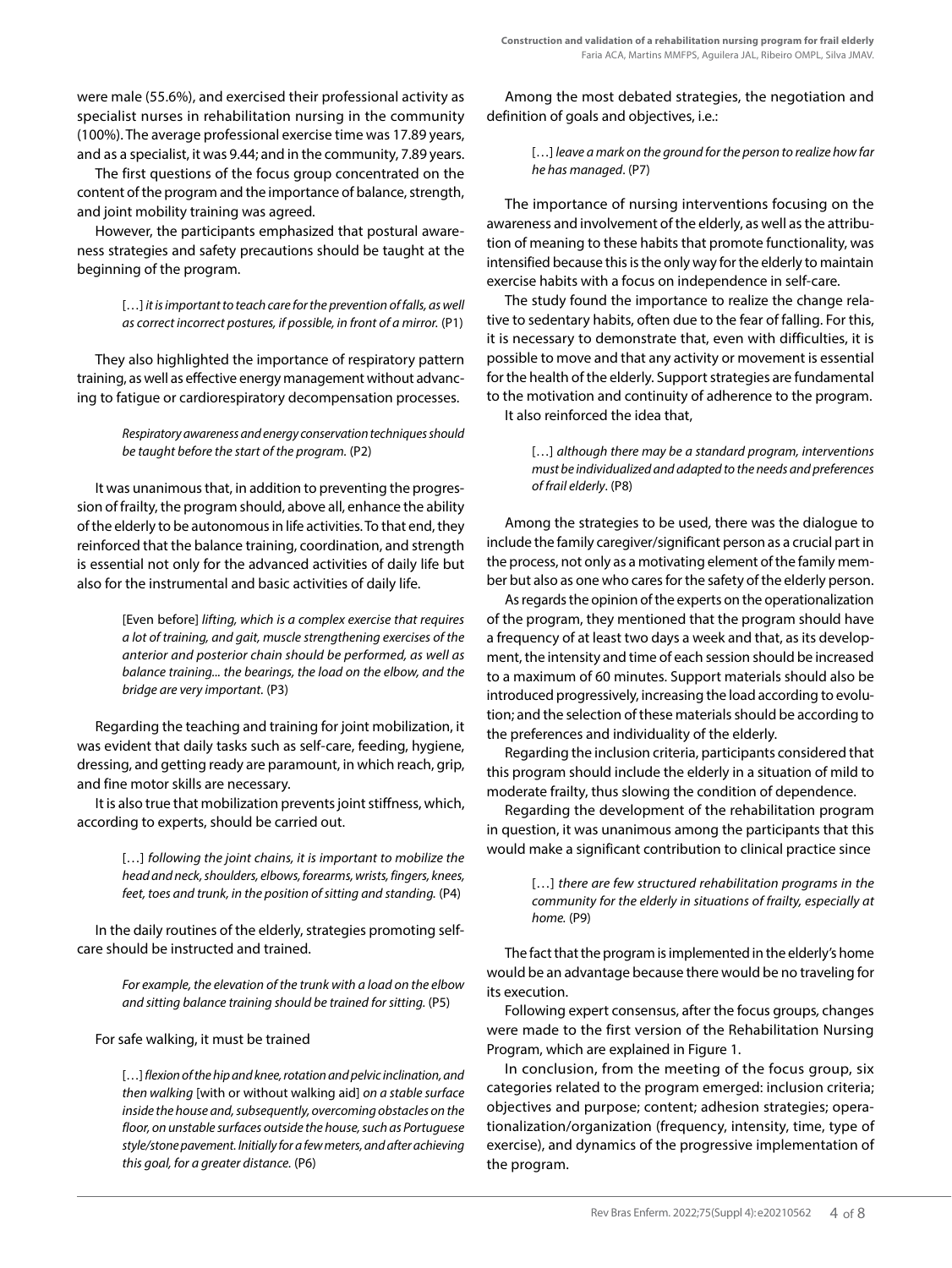

**Figure 1** - Rehabilitation nursing program: from literature review to content validation by experts

#### **DISCUSSION**

The initiative to build and validate a rehabilitation program in a home context for frail elderly originated from the need to slow the progression of this syndrome during the aging process.

The results that emerged from the literature review and expert opinion suggest that the construction of the rehabilitation nursing program for frail elderly should include a varied range of interventions. The elderly needs in situations of frailty are diverse, so the components to be addressed in a rehabilitation program can be equally comprehensive. It corroborates several authors: according to them, aging, even without associated pathological conditions, the result of a transition in development and the consequence of physiological and psychosocial processes, makes older people fragile due to the decline of some physical capacities, such as flexibility, agility, coordination, joint mobility, and balance $(23)$ .

According to the literature and experts opinion, the frailty of the elderly challenges PHC professionals to implement intervention programs for them and their caregivers $(24)$ .

Although the implementation of these community programs is highly recommended, and physical activity of all types and combinations as well as rehabilitation significantly reduce the number or prevalence of markers of frailty $(25)$ , the truth is that most programs focus on group activities of physical exercise, cognitive training and even emotional management<sup>(8)</sup> rehabilitation programs that individually meet the specific needs of each frail elderly are scarce<sup>(13)</sup>.

Due to the importance of maintaining the functional capacity for the quality of life of the elderly, the nurse, and precisely the nurse specialist in rehabilitation nursing, has a fundamental role in preventing the progression of frailty in the elderly<sup>(18,26)</sup>.

The experts agreed that strength and balance training is crucial in the rehabilitation program, both in the mobility of the frail elderly and the performance of self-care and daily life instrumental activities. The recommendations of international studies indicate that the elderly should practice multicomponent physical activity, incorporating balance and strength training on three or more days a week to increase functional capacity and to prevent falls<sup>(27)</sup>.

During the discussion with the expert group, postural training was sustained, even before lifting, for the person to move safely. Changes in the nervous, locomotor and sensory systems decrease the compensatory capacity of the system, increase instability in activities of daily living, such as standing and walking $(28)$ . Thus, the load on the elbow, as well as the bridge, are essential in the transition to lifting and static postural control.

The aging process also influences other motor elements that are fundamental for performance in daily living activities (DLAs), such as coordination. Motor responses to proprioceptive, visual, and auditory stimuli are slower, as are responsiveness, compromising essential coordination in several DLAs.

Therefore, during the discussion, the experts suggested that coordination training and training directed to DLAs are crucial for the elderly, as some authors recommend $^{(29)}$ .

As the balance and strength of the elderly are often compromised, their fear of falling increases constantly, limiting socialization and performance of DLAs, which generates a snowball effect of disuse and decreased function, muscle mass, balance, posture, coordination, and flexibility<sup>(30)</sup>. In addition to all the physical phenomena inherent in falls, these have psychic and social repercussions. When feeling fear of falling, the person loses self-confidence, isolates himself, becomes more dependent on the performance of daily life activities, leading to greater dependence on third parties<sup>(30-32)</sup>.

Grip and fine motor skills, as well as flexibility and joint mobility, are also indispensable for the tasks of daily life: not only concerning primary self-care but also to actions that need scope, such as cooking, taking care of the house, and various household tasks, which must be trained as recommended by experts. Recent studies consider that the integration of these exercises into daily life has been a promising alternative to conventional programs, with indisputable health gains<sup>(33)</sup>.

Also, the effects of aging on the respiratory system are similar to those that occur in other organs. Age-related changes in the lungs include a decrease in peak airflow and gas exchange, a decrease in measures of lung function as vital capacity, a weakening of respiratory muscles, and a decline in the effectiveness of lung defense mechanisms. For this reason, experts advise training the respiratory pattern and identifying signs of fatigue, preventing complications<sup> $(34)$ </sup>.

Experts agreed that training a specific activity is the best way to maximize its performance and, for this reason, the closer the program is to the DLAs, that is, in movement patterns similar to how people perform daily tasks, the better the result will be. If the program targets only one essential motor element of the body and ignores others, the effect of training on DLAs can be compromised, as some authors argue<sup>(35-36)</sup>.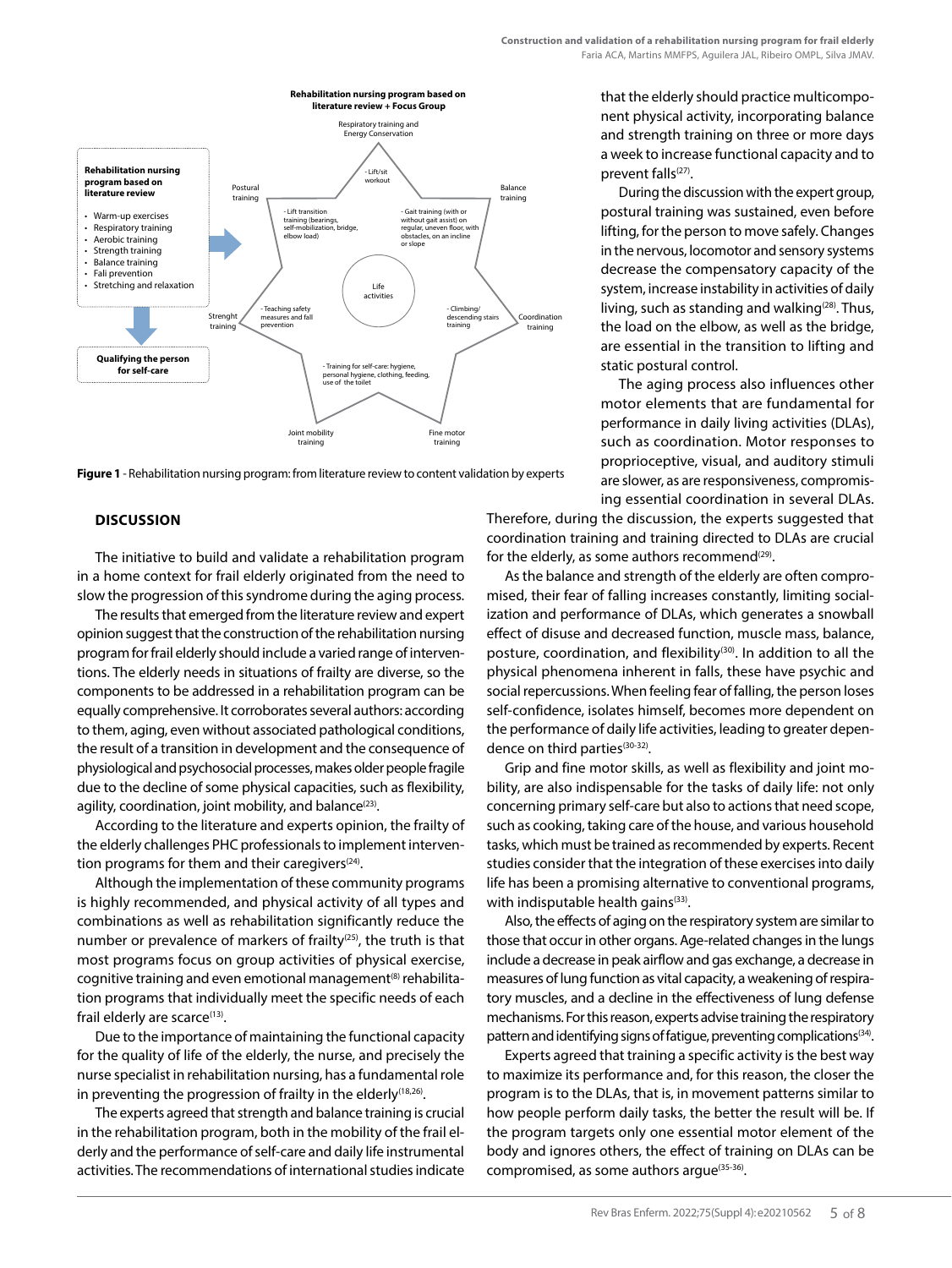To that end, it is essential to train movement patterns similar to self-care, hygiene, clothing, feeding, toilet use, walking (with or without walking aid) on regular, irregular floors, with obstacles, in incline or slope, going up and down the stairs as people need in their daily life. According to experts, in line with the literature<sup>(37-38)</sup>, this training will favor independence and social participation for a successful aging.

The experts agreed that rehabilitation programs should be attractive to avoid abandonment. Therefore, they should be adapted to the personal condition and specific needs of the elderly by readjusting the volume and intensity<sup>(39)</sup>. It was evident that empowering the elderly to incorporate exercises in their day to day is a strategy for the elderly to know how to self-manage their fragility, slow dependence, and institutionalization, as described by some authors $(40)$ .

For many seniors, involvement in structured sports is not attractive generally due to lack of transportation, limited access to facilities, time commitments, and even unwillingness to join a group<sup>(41)</sup>. Recent studies highlight the preference of the elderly for lifestyle activities such as cleaning or gardening rather than performing specific exercises<sup>(42)</sup>. Exercise training focused on DLAs promotes behavioral change and greater long-term adherence compared to community sports programs<sup>(37)</sup>. As pointed out by one of the experts during the discussion, an international study highlights motivation as an incredibly relevant key mechanism for change and developing and maintaining new behaviors<sup>(43)</sup>.

Thus, it is relevant that the elderly, when completing the various motor patterns in the achievement of the different tasks, have a behavioral perception and positive self-efficacy about themselves to continue the rehabilitation program<sup>(44)</sup>.

During the validation process, the program could go through changes that respected the particularities of the target population so that PHC providers could easily understand and use the final version. The participation of the experts in the process of validating the program's contents promoted its improvement. The experts said they understood the program, but some suggestions enriched it, also making evident the essence of rehabilitation nursing.

The assessment and guidance of experts with recognized experience in the thematic area ensured that its construction always considered the needs of the elderly in fragile situations. The validation process resulted in a structured program, consisting of self-care training, balance, strength, coordination, joint mobility, endurance, posture, and respiratory exercise in two sessions per week of 60 minutes, for 12 weeks. In the future, another study will be necessary to evaluate the effectiveness of the final version of the built program by conducting a pilot study. Such a challenge is the next step. The program is expected to be implemented by rehabilitation nurses that work in the care units in the community and be inserted in projects to promote active aging, adapted to the specific needs of the elderly population to which the care is intended.

#### **Limitations of the Study**

The study was limited because it was conducted with experts from only one country. It is necessary to extend it to a larger number of experts from different countries.

#### **Contributions to the Field**

In recent years, several international studies of prevalence and analysis of the correlation of frailty with various risk factors are under development. To that end, they recommend programs to promote active aging, physical exercise, and gerontogeriatric rehabilitation. However, group programs are not always accessible to the elderly, and the need arises to promote individualized programs in the home of the elderly. The results of this study demonstrate the advantages of this program not only in the functional capacity and independence of frail elderly but also in the quality of life and well-being.

#### **FINAL CONSIDERATIONS**

The literature review and meeting with a group of experts resulted in a program adapted to the individual needs of the frail elderly, and it recommended the implementation of two sessions per week of 60 minutes for 12 weeks. The program should not only integrate balance training, strength, coordination, joint mobility, endurance, posture, and respiratory exercise but, above all, training for selfcare to promote the autonomy and independence of the elderly. The next stage aims at the realization of a pilot study through the implementation of the program in the home of the frail elderly.

#### **REFERENCES**

- 1. Jarzebski MP, Elmqvist T, Gasparatos A, Fukushi K, Eckersten S, Haase D, et al. Ageing and population shrinking: implications for sustainability in the urban century. npj Urban Sustain. 2021;1(1):17. https://doi.org/10.1038/s42949-021-00023-z
- 2. Instituto Nacional de Estatística (PT). Projeções de população residente em Portugal[Internet]. Lisboa: Instituto Nacional de Estatística; 2020 [cited 2020 Jul 20]. Available from: https://www.ine.pt/xportal/xmain?xpid=INE&xpgid=ine\_destaques&DESTAQUESdest\_%20boui=406534 255&DESTAQUESmodo=2&xlang=pt.
- 3. Lourenço RA, Moreira VG, Banhato EFC, Guedes DV, Silva KCA, Delgado FEF, et al. Prevalência e fatores associados à fragilidade em uma amostra de idosos que vivem na comunidade da cidade de Juiz de Fora, Minas Gerais, Brasil: estudo FIBRA-JF. Ciênc Saúde Colet. 2019;24(1):35-44. https://doi.org/10.1590/1413-81232018241.29542016
- 4. Gobbens RJ, Luijkx KG, Wijnen-Sponselee MT, Schols JM. Toward a conceptual definition of frail community dwelling older people. Nurs Outlook. 2010;58(2):76-86. https://doi.org/10.1016/j.outlook.2009.09.005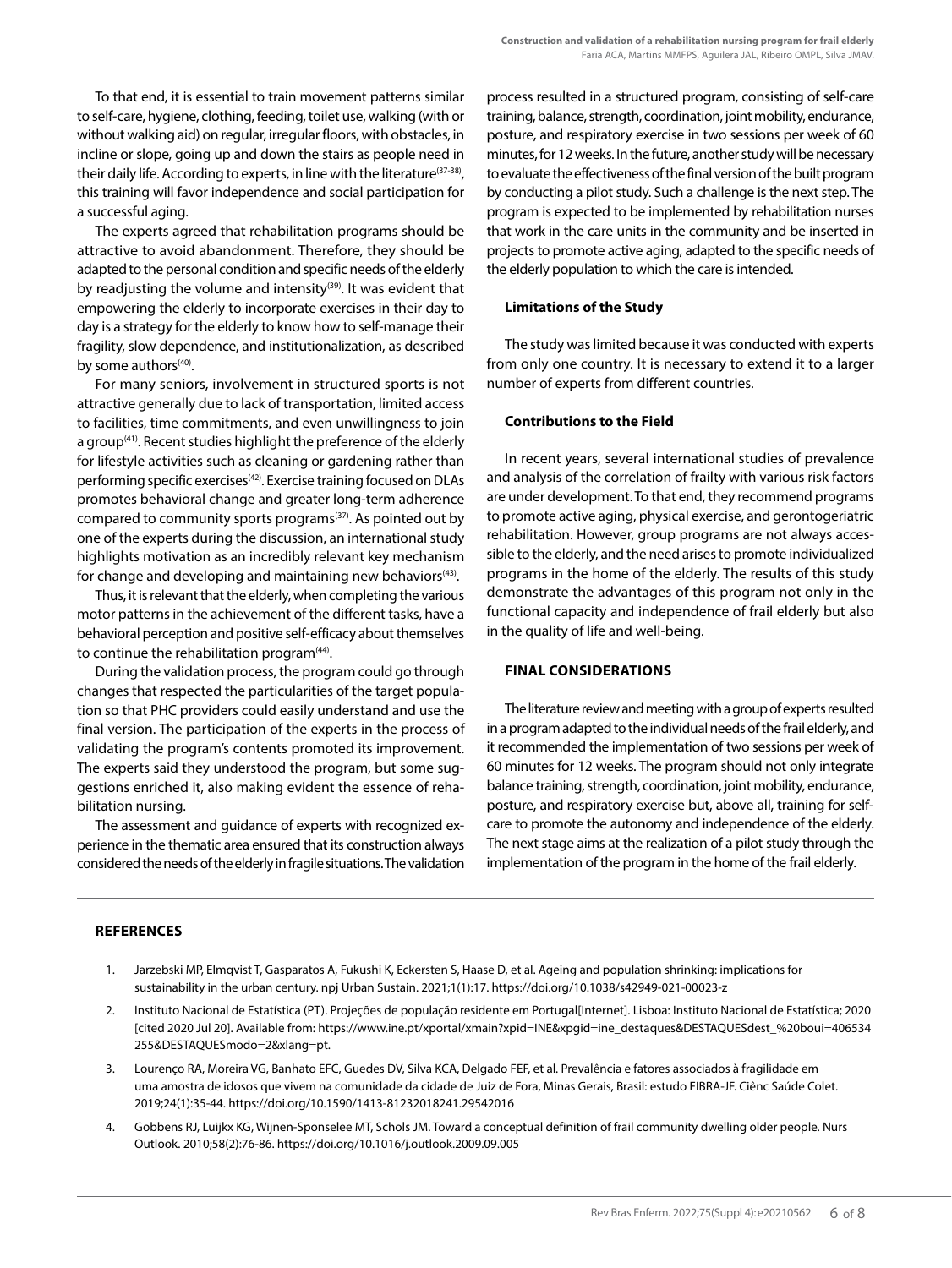- 5. Kwak D, Thompson LV. Frailty: Past, present, and future? Sports Medicine and Health Science. 2021;3(1):1-10. https://doi.org/10.1016/j. smhs.2020.11.005
- 6. Carneiro JA, Ramos GCF, Barbosa ATF, Mendonça JMG, Costa FM, Caldeira AP. Prevalence and factors associated with frailty in noninstitutionalized older adults. Rev Bras Enferm. 2016;69(3):435-42. https://doi.org/10.1590/0034-7167.2016690304i
- 7. Llano PMP, Lange C, Nunes DP, Pastore CA, Pinto AH, Casagranda LP. Frailty in rural older adults: development of a care algorithm Acta Paul Enferm. 2017;30:520-30. https://doi.org/10.1590/1982-0194201700075
- 8. Racey M, Ali MU, Sherifali D, Fitzpatrick-Lewis D, Lewis R, Jovkovic M, et al. Effectiveness of physical activity interventions in older adults with frailty or prefrailty: a systematic review and meta-analysis. CMAJ Open. 2021;9(3):E728. https://doi.org/10.9778/cmajo.20200222
- 9. Pillatt AP, Nielsson J, Schneider RH. Efeitos do exercício físico em idosos fragilizados: uma revisão sistemática. Fisioterapia e Pesquisa. 2019;26:210-7. doi: 10.1590/1809-2950/18004826022019. https://doi.org/10.1590/1809-2950/18004826022019.
- 10. Merchant RA, Morley JE, Izquierdo M. Exercise, Aging and Frailty: Guidelines for Increasing Function. J Nutr Health Aging. 2021;25(4):405-9. https://doi.org/10.1007/s12603-021-1590-x
- 11. Macdonald SH, Travers J, Shé ÉN, Bailey J, Romero-Ortuno R, Keyes M, O'Shea D, Cooney MT. Primary care interventions to address physical frailty among community-dwelling adults aged 60 years or older: a meta-analysis. PLoS One. 2020;15(2):e0228821. https://doi.org/10.1371/ journal.pone.0228821
- 12. Santos SSC, Barlem ELD, Silva BTd, Cestari ME, Lunardi VL. Promoção da saúde da pessoa idosa: compromisso da enfermagem gerontogeriátrica. Acta Paul Enferm. 2008;21:649-53. https://doi.org/10.1590/S0103-21002008000400018
- 13. Stookey AD, Katzel LI. Home exercise interventions in frail older adults. Curr Geri Rep. 2020;9:163–75. https://doi.org/10.1007/s13670-020-00326-6
- 14. Favela J, Castro LA, Franco-Marina F, Sánchez-García S, Juárez-Cedillo T, Espinel Bermudez C. Nurse home visits with or without alert buttons versus usual care in the frail elderly: a randomized controlled trial. Clin Interv Aging. 2013;8:85-95. https://doi.org/10.2147/CIA.S38618
- 15. Henwood T, Hetherington S, Purss M, Rouse K, Morrow J, Smith M. active@home: Investigating the Value of a Home Care Worker-Led Exercise Program for Older Adults With Complex Care Needs. J Aging Phys Act. 2019;27(2):284-9. https://doi.org/10.1123/japa.2017-0443
- 16. Suikkanen S, Soukkio P, Aartolahti E, Kääriä S, Kautiainen H, Hupli MT. Effect of 12-month supervised, home-based physical exercise on functioning among persons with signs of frailty: randomized controlled trial. Arch Phys Med Rehabil. 2021;17:S0003-9993(21)00508-6. https://doi.org/10.1016/j.apmr.2021.06.017
- 17. Presidência do Conselho de Ministros (PT). Regulamento n.º 392/2019. Regulamento das Competências do Enfermeiro Especialista em Enfermagem de Reabilitação[Internet]. Diário da República, Série II, n.º 85/2019, 3 maio 2019. [cited 2021 Jul 20]. Available from: https://dre. pt/web/guest/pesquisa/-/search/122216893/details/normal?l=1
- 18. Aguiar VVF, Santos BSC, Gomes DCN, Tavares TCA. Assessment of the functional capacity and quality of life of Brazilian elderly people living in a community. Rev Enferm Ref. 2019;IV(21):59-65. https://doi.org/10.12707/RIV19011
- 19. Craig P, Dieppe P, Macintyre S, Michie S, Nazareth I, Petticrew M. Developing and evaluating complex interventions: the new Medical Research Council guidance. BMJ. 2008;337:a1655. https://doi.org/10.1136/bmj.a1655
- 20. Krueger R, Casey M. Focus groups: a practical guide for applied research (5th ed.). Sage Publications Asia-Pacific; 2014.
- 21. Tong A, Sainsbury P, Craig J. Consolidated criteria for reporting qualitative research (COREQ): a 32-item checklist for interviews and focus groups. Int J Qual Health Care. 2007;19(6):349-57. https://doi.org/10.1093/intqhc/mzm042
- 22. Bardin L. Análise de conteúdo. 7ª ed. Lisboa Portugal: Edições 70; 2011.
- 23. Cadore EL, Rodríguez-Mañas L, Sinclair A, Izquierdo M. Effects of different exercise interventions on risk of falls, gait ability, and balance in physically frail older adults: a systematic review. Rejuven Res. 2013;16(2):105-14. https://doi.org/10.1089/rej.2012.1397
- 24. Andrew MK, Dupuis-Blanchard S, Maxwell C, Giguere A, Keefe J, Rockwood K, et al. Social and societal implications of frailty, including impact on canadian healthcare systems. J Frailt Aging. 2018;7(4):217-23. https://doi.org/10.14283/jfa.2018.30
- 25. Puts MTE, Toubasi S, Andrew MK, Ashe MC, Ploeg J, Atkinson E, et al. Interventions to prevent or reduce the level of frailty in community-dwelling older adults: a scoping review of the literature and international policies. Age Ageing. 2017;46(3):383-92. https://doi.org/10.1093/ageing/afw247
- 26. Faria A, Martins MMFPS, Aguilera JAL, Ribeiro OMPL, Fonseca EF, Flores JM. Fragilidade em pessoas idosas residentes no domicílio inscritas numa Unidade de Saúde do Norte de Portugal. Rev Port Enferm Reabil. 2021;4(1):6-14. https://doi.org/10.33194/rper.2021.v4.n1.46
- 27. World Health Organization (WHO). Guidelines on physical activity and sedentary behaviour [Internet]. Geneva: World Health Organization; 2020[cited 2020 Jul 2]. 104 p. Available from: https://www.who.int/publications-detail-redirect/9789240015128
- 28. Seidler RD, Bernard JA, Burutolu TB, Fling BW, Gordon MT, Gwin JT, et al. Motor control and aging: links to age-related brain structural, functional, and biochemical effects. Neurosci Biobehav Rev. 2010;34(5):721-33. https://doi.org/10.1016/j.neubiorev.2009.10.005
- 29. Hairi NN, Cumming RG, Naganathan V, Handelsman DJ, Le Couteur DG, Creasey H, et al. Loss of muscle strength, mass (sarcopenia), and quality (specific force) and its relationship with functional limitation and physical disability: the Concord Health and Ageing in Men Project. J Am Geriatr Soc. 2010;58(11):2055-62. https://doi.org/10.1111/j.1532-5415.2010.03145.x
- 30. Fioritto AP, Cruz DT, Leite ICG. Correlation of functional mobility with handgrip strength, functional capacity for instrumental activities of daily living, fear of falling and number of falls in community-dwelling elderly. Fisioter Mov. 2020;33. https://doi.org/10.1590/1980-5918.033. AO35